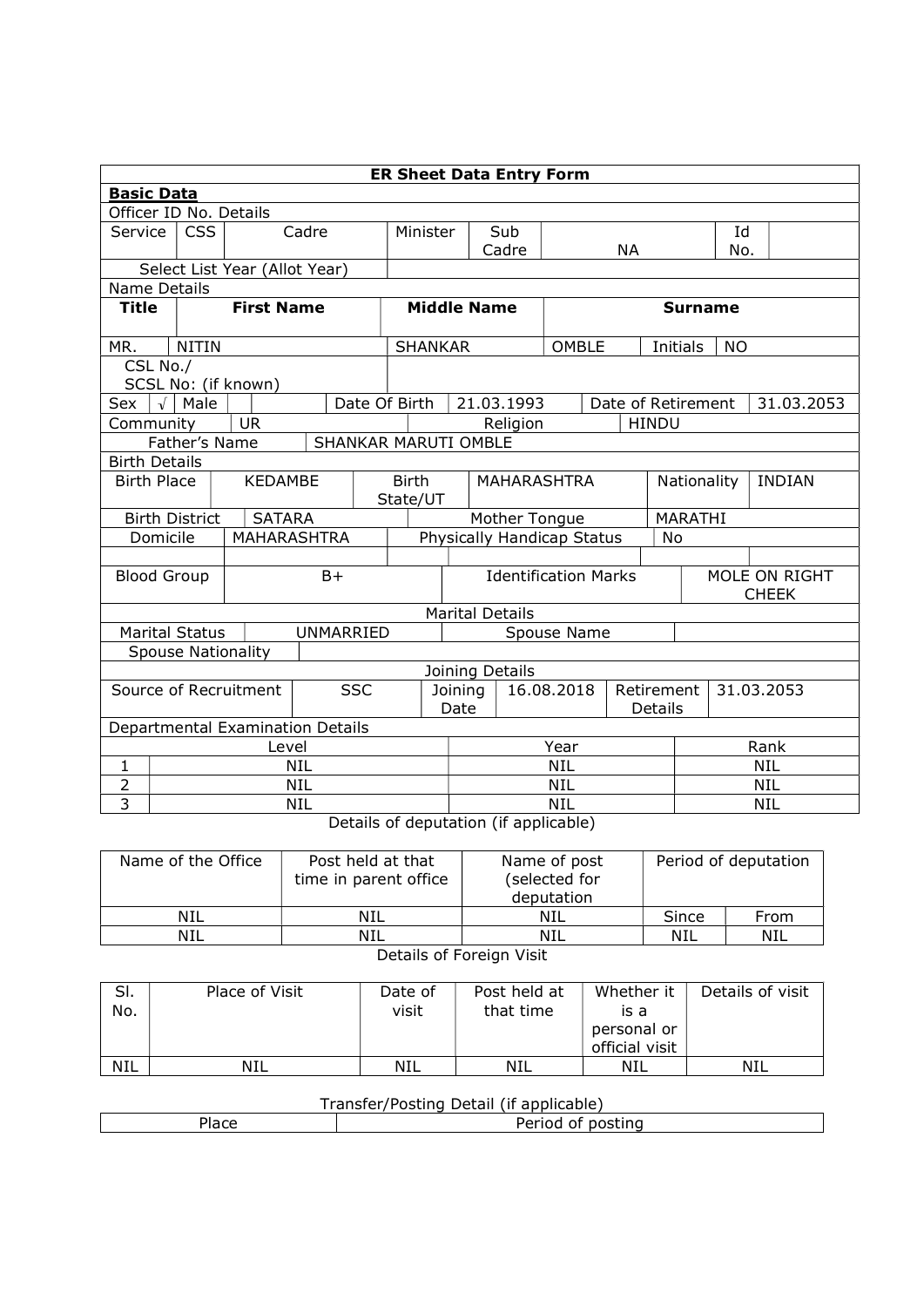|                                                                                                           |                      | Since                     |            |                                 |              | From                                     |                                  |  |  |
|-----------------------------------------------------------------------------------------------------------|----------------------|---------------------------|------------|---------------------------------|--------------|------------------------------------------|----------------------------------|--|--|
| <b>NIL</b>                                                                                                |                      | <b>NIL</b>                |            |                                 |              | <b>NIL</b>                               |                                  |  |  |
| Remarks (if any)                                                                                          |                      |                           |            |                                 |              |                                          |                                  |  |  |
| Language known                                                                                            |                      |                           |            |                                 |              |                                          | <b>Speak</b>                     |  |  |
| Indian Language<br>1                                                                                      | MARATHI              | <b>Read</b><br><b>YES</b> |            |                                 |              | <b>Write</b><br><b>YES</b><br><b>YES</b> |                                  |  |  |
| Known                                                                                                     |                      |                           |            |                                 |              |                                          |                                  |  |  |
| $\overline{2}$                                                                                            | <b>HINDI</b>         |                           | <b>YES</b> |                                 |              | <b>YES</b>                               | <b>YES</b>                       |  |  |
| 3                                                                                                         | <b>ENGLISH</b>       |                           | <b>YES</b> |                                 |              | <b>YES</b>                               | <b>YES</b>                       |  |  |
|                                                                                                           |                      |                           |            |                                 |              |                                          |                                  |  |  |
| Foreign Languages 1                                                                                       | <b>NIL</b>           |                           | <b>NIL</b> |                                 |              | <b>NIL</b>                               | <b>NIL</b>                       |  |  |
| 2                                                                                                         | <b>NIL</b>           |                           | <b>NIL</b> |                                 |              | <b>NIL</b>                               | <b>NIL</b>                       |  |  |
| $\overline{3}$                                                                                            | <b>NIL</b>           |                           | <b>NIL</b> |                                 |              | <b>NIL</b>                               | <b>NIL</b>                       |  |  |
| Qualification (Use extra photocopy sheets for multi qualifications, experience, training, awards details) |                      |                           |            |                                 |              |                                          |                                  |  |  |
| Qualification                                                                                             |                      | Discipline                |            |                                 |              |                                          | Specialization 1                 |  |  |
| <b>BE</b>                                                                                                 |                      | CIVIL ENGINEERING         |            |                                 |              |                                          |                                  |  |  |
| Year                                                                                                      | Division             |                           |            | $\frac{0}{0}$                   |              |                                          |                                  |  |  |
| 2015                                                                                                      | <b>DISTINCTION</b>   |                           |            | 74.31                           |              |                                          | Specialization 2                 |  |  |
|                                                                                                           |                      |                           |            |                                 |              |                                          |                                  |  |  |
| Institution                                                                                               | University           |                           |            | Place                           |              |                                          | Country                          |  |  |
| SATARA COLLEGE OF                                                                                         | <b>SHIVAJI</b>       |                           |            |                                 | LIMB, DIST.- |                                          | <b>INDIA</b>                     |  |  |
| <b>ENGINEERING AND</b>                                                                                    | UNIVERSITY,          |                           |            | <b>SATARA</b>                   |              |                                          |                                  |  |  |
| MGMT. LIMB, SATARA                                                                                        | <b>KOLHAPUR</b>      |                           |            |                                 |              |                                          |                                  |  |  |
| <b>Experience</b>                                                                                         |                      |                           |            |                                 |              |                                          |                                  |  |  |
| Type of Posting                                                                                           |                      | <b>TEMPORARY</b>          |            |                                 |              |                                          |                                  |  |  |
| Designation                                                                                               |                      |                           |            | <b>HEAD DRAFTSMAN</b>           |              |                                          |                                  |  |  |
|                                                                                                           |                      |                           |            |                                 |              |                                          |                                  |  |  |
| Ministry                                                                                                  |                      |                           |            | MOWR, RD&GR                     |              |                                          |                                  |  |  |
|                                                                                                           |                      |                           |            |                                 |              |                                          |                                  |  |  |
| Office                                                                                                    |                      | <b>CWPRS</b>              |            |                                 |              |                                          |                                  |  |  |
|                                                                                                           |                      |                           |            |                                 |              |                                          |                                  |  |  |
| <b>Experience Subject</b>                                                                                 |                      | Period of Posting         |            |                                 |              |                                          |                                  |  |  |
| Major                                                                                                     |                      | Minor                     |            |                                 | From         |                                          | To                               |  |  |
|                                                                                                           |                      |                           |            |                                 |              |                                          |                                  |  |  |
| Note:-Refer the Annexure to fill above Major, Minor Subjects and below given training subject             |                      |                           |            |                                 |              |                                          |                                  |  |  |
| Training<br><b>Training Year</b>                                                                          | <b>Training Name</b> |                           |            |                                 |              |                                          |                                  |  |  |
|                                                                                                           |                      |                           |            |                                 |              | <b>Training Subject</b>                  |                                  |  |  |
|                                                                                                           |                      |                           |            | <b>Field Visit Country</b>      |              |                                          | Field Visit Place (within India) |  |  |
|                                                                                                           |                      |                           |            |                                 |              |                                          |                                  |  |  |
| <b>Sponsoring Authority</b>                                                                               | Period of Training   |                           |            |                                 | Duration     |                                          | Result                           |  |  |
|                                                                                                           | From                 | To                        |            |                                 | in Weeks)    | Qualified                                |                                  |  |  |
|                                                                                                           |                      |                           |            |                                 |              |                                          | Not Qualified                    |  |  |
| <b>Awards/Publications</b>                                                                                |                      |                           |            |                                 |              |                                          |                                  |  |  |
| Type of Activity:                                                                                         |                      | Academic                  |            |                                 |              | Non Academic                             |                                  |  |  |
| <b>Activity Area</b>                                                                                      |                      |                           |            | <b>Activity Subject</b>         |              | <b>Activity Title</b>                    |                                  |  |  |
|                                                                                                           |                      |                           |            |                                 |              |                                          |                                  |  |  |
| Month<br>Day                                                                                              | Year                 |                           |            | Activity<br>Description/Remarks |              |                                          | Level                            |  |  |